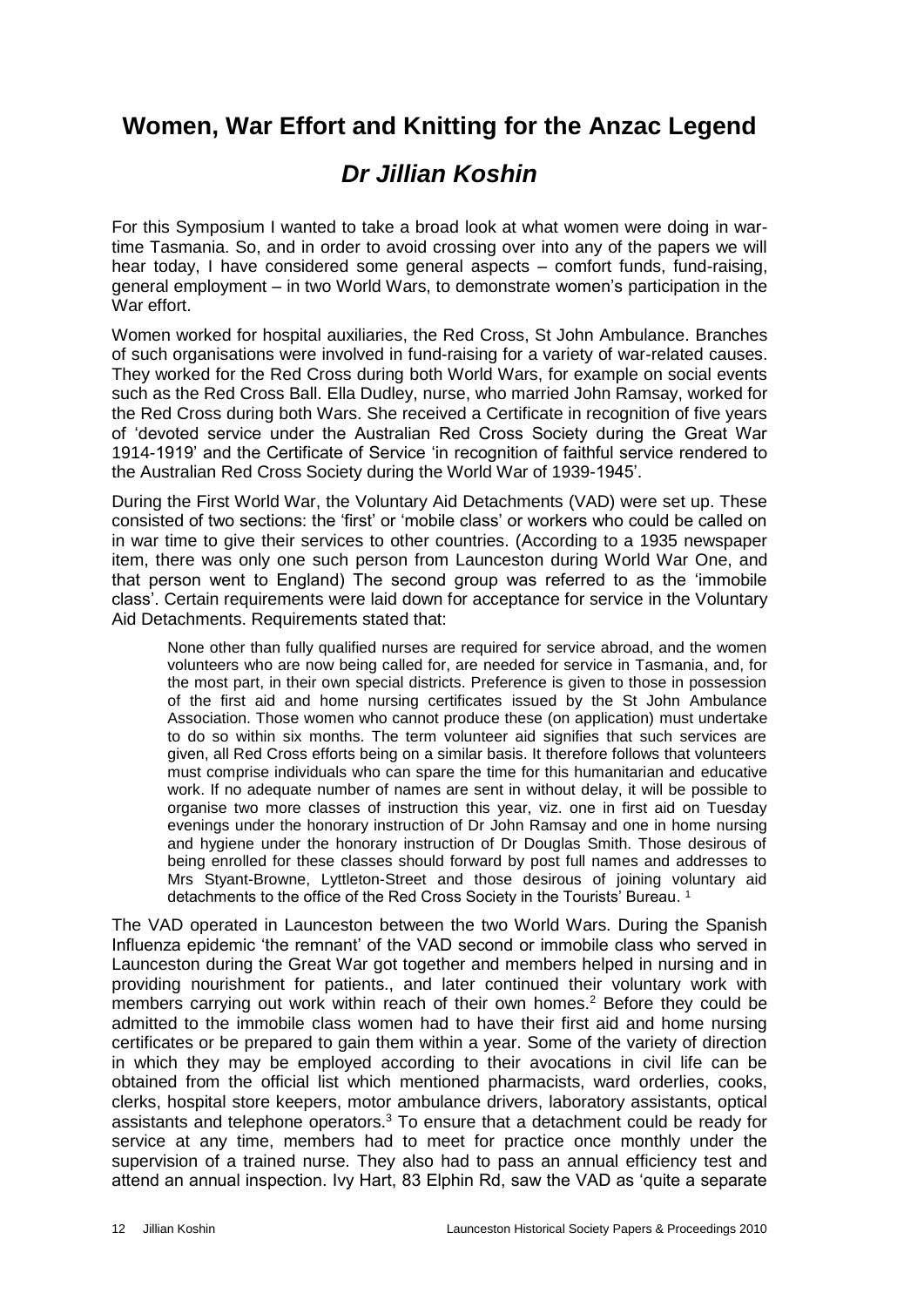body to the St John Ambulance Association'.<sup>4</sup> Even nineteen or so years after the end of the Great War, continuing the existence of the VAD was seen as important. At a talk to the VAD in Burnie (formed in 1935) around 1937, Colonel Sleeman, referring to the prospect of another war breaking out, informed his audience, 'I don't think we were ever nearer war than we are today'.<sup>5</sup>

### **Knitting**

All over Australia women and girls knitted garments for servicemen. The Australian Comforts Fund (ACF) Tasmanian Division $6$  oversaw the knitting of such items and issued printed patterns for specified garments. The Tasmanian Division of the Australian Comforts Fund produced a 'Guide to Knitting' booklet (dated April 1941) for 'Standard Socks, Khaki stocking, Garters, Spiral Stockings (Navy), Balaclava Cap, Long-Sleeve Pullovers, Scarf Mittens, Cap, Airman's Neck Muff, Airman's Woollen Gloves for Active Service'. The General Directions specified that 'to ensure good results choose your wool and needles carefully, according to whether you wish to turn out a heavy or medium weight article'. Whether to appease experienced knitters or to reassure the less accomplished the guidelines continued: 'Knitters will realise that the following instructions are given for the average knitter …'

Separate clubs or affiliates associated with the Australian Comfort Fund kept records of names of knitters, materials required or used and of garments completed. The Jollity Club Branch, based in Tamar Street, Launceston, of the Australian Comfort Fund kept a list of names to whom wool was distributed, what members knitted and when garments were handed in. Knitters of this Branch included Mesdames Hart, Knight, Watchhorn, Buchanan, Peacock, Brownlee, Ramsay, Howe, Tabart, Faulkner, Bridley and Claridge. At least one member of this group, Ivy Hart, was married to a Great War veteran. Her husband, Oscar Hart, was an AIF Original, who had seen action as an artilleryman (gunner) in Gallipoli and the Western Front. She would have recognised the value of such work to the morale of servicemen – and service women.

The Comfort Fund allocated the materials. Lists of materials needed for particular garments were also kept. A balaclava needed four ounces, that is two skeins, of wool, one set of number 9 needles; points at both ends and a pair of longer ones with heads. Pullovers required five skeins, Sea Pullovers twelve skeins of oiled wool and mittens two skeins. Garments and materials were also donated. The first garments returned at the Jollity Club's second meeting in August 1940 amounted to twenty-four plus four donated; a total of twenty-eight items. The total for the first year reached 244 garments and in the following year 1942-43, 214 garments. Whether enthusiasm was waning or whether due to war time shortages, the number had dropped to 142 for the following year 1943-44.<sup>7</sup>

#### **Fund-raising**

#### **The First World War**

The aim of the Red Cross in Australia at the time was 'to aid Australian Sick and Wounded Soldiers'. In towns around Tasmania, Red Cross groups worked on a vast range of activities to raise funds. A series of public lectures was held at Latrobe, choir recitals at Lilydale, sacred concerts, refreshment booths at regattas, concerts, including a Madame Nellie Melba concert in Launceston (3 July 1915), fairs, exhibitions of Red Cross work, fruit auctions, afternoon (matinee) teas. In addition to their own fund-raising events, Red Cross women assisted other groups. 'The ladies of the Red Cross dispensed afternoon tea' at the Commercial Travellers' city procession and gymkhana at the Showground in October 1914. The tireless work and the extent of the honorary secretary in Launceston, Miss AE Miller's services to the Red Cross during the Great War were recognised when she was awarded 'the Most Excellent Order of the British Empire' in March 1918.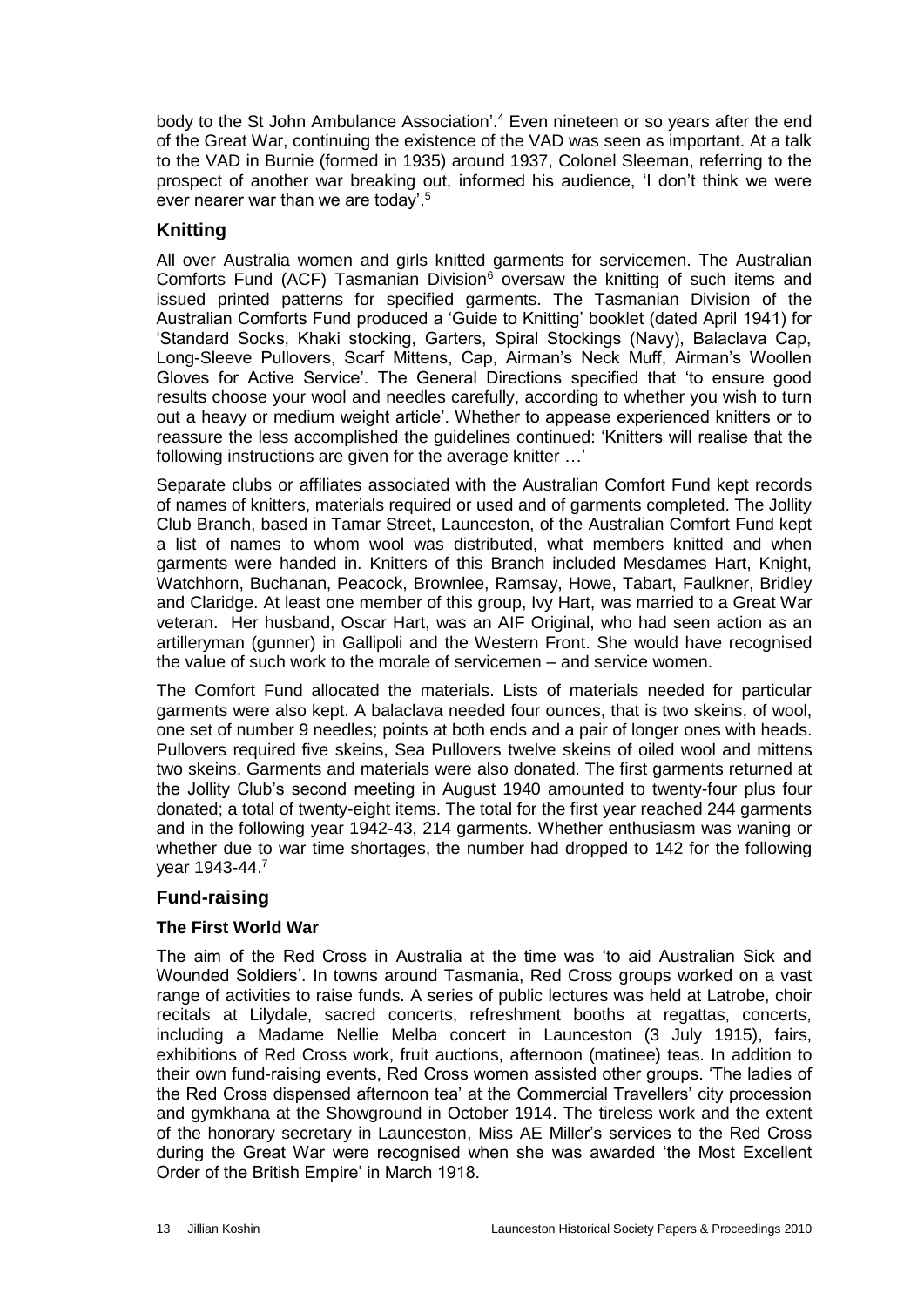#### **For France and the French Red Cross**

Another fund, the French Red Cross Fund provided a further example of the fundraising efforts of women, and of women in executive positions with Mrs JG Edwards of Montpelier Street, Hobart, as President and Mrs TK Robson as the northern representative. Their fund-raising efforts replicated those of other associations. For example in June 1918 Launceston members of this Fund organised a button day. Not only were buttons to be sold but various stalls were also organised, including four by Mrs Charles Youl, Symmons Plains. The Catholic Ladies Club also undertook to distribute and sell buttons for this occasion.

When a Miss Collins set about organising a concert in aid of the French Red Cross for Verdun Day commemorations, the British Red Cross declined to help. She was not discouraged however. She and her committee wrote to the Launceston Mayoress and nineteen other prominent women in Launceston. The Mayoress responded, called a meeting of these and other prominent women in the district. Through the combined efforts of the women the event in aid of the French Red Cross eventually took place.

The Belgian Relief Fund was one of the major funds during the Great War, with fundraising events such as the Belgium Jumble Fair, Belgian Flag Day as well as ongoing work in the streets with flower and button selling. Other organisations were always willing to assist in the fund-raising efforts. The Mother Superior and nuns of the Presentation Convent and girls at Sacred Heart and St Mary's Schools ran a garden fete towards the 'relief of the starving Belgians' and raised £86 12s and 10d.

With the exception of the British Red Cross, there appears to have been a general willingness to share resources and for groups to assist others with similar aims, as in the case of the French Red Cross mentioned above. Many organisation raised funds with the intention of dividing the proceeds among other groups for distribution to the areas of need. The joint honorary secretaries of the AIF lounge in Elizabeth St, Hobart, Edith Peacock and Miss Jessie Sorell, wrote to the Launceston Mayor asking for donations of straight backed chairs for the AIF lounge. On the basis that members of the forces came from all parts of Australia and could be stationed anywhere at any time, the request was granted.

One seemingly unusual fund was The Purple Cross Service, which provided 'Aid for Troop Horses', stating the Service 'does for Sick and Wounded Horses precisely what the Red Cross does for men'. A group of women in Launceston, including Mrs George Reid of *Lumeah*, Mulgrave Street, and Daisy Coogan ( at the time in October 1917, Acting Mayoress) were keen to assist in this cause and appear to have been in contact with the Victorian branch. (With the exception of the Chairman, the Honorary Treasurer and one committee members, all Victorian Executive and Committee members were women: the President, (Lady Hennessy) three Vice-Presidents (including Lady J Monash), the Honorary Secretary and eleven Committee members.







Ada Collins (1865-1945), Emily Collins MBE (1870-1934) and Jane Parker (died 1924). These three ladies worked hard raising funds, knitting and cooking for the War Effort. (Photos taken by RJ Nicholas for the Tasmanian International Exhibition, Launceston, 1891, courtesy of Launceston Local Studies Collection, Tasmanian Archive and Heritage Office)

In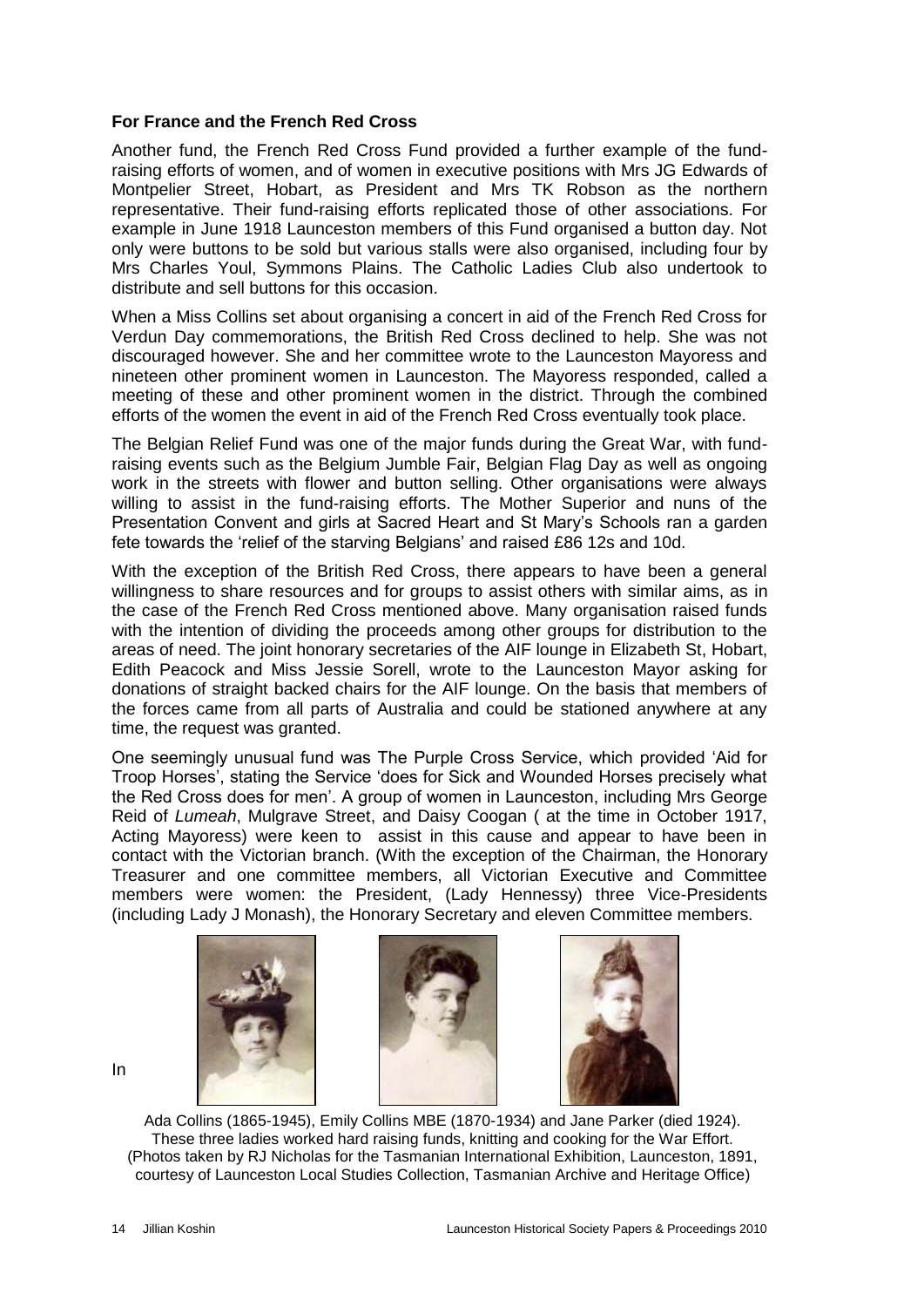Launceston, Mrs Reid and Mrs Coogan, were among the organisers of a procession of horses in June 1918 as part of an effort to organise a 'Purple Cross Day', the date, 16 November 1917, already having been granted by the War Council.

While clubs and associations operated to assist the War effort, some women put in individual efforts to raise money for the cause. Miss Smith of *Pleasant View* St Leonards, opened the Tipperary Tea Rooms at *Pleasant View* every Saturday during the summer months, with the proceeds to go to the Red Cross and Belgian Relief Funds.

Mrs N Turner, wife of a Commercial Travellers' Association member, dressed as a wounded soldier in head and arm bandages, collected £10 in Launceston streets for the 'Australia Day' Fund.<sup>8</sup> Joyce Baird was Honorary Secretary of a group organising a Patriotic Entertainment at the National Theatre in May 1917 and in August 1917, Miss Hogg of the Soldiers' Christmas Box Fund applied to members to sell Soldiers Christmas Boxes on Barclay's Corner in Brisbane Street. Mrs L Cleaver and Miss FM Thomson promoted a fair and applied for free use of the Albert Hall to raise funds to 'provide Christmas puddings for our soldier boys at the Front', while Mrs EM King organised a War Bridge Card Party in June 1916.

Fund-raising and War effort activities during the Second World War differed somewhat in their aims from that of the Great War. While funds raised during the First World War were generally intended to assist members of the AIF, they were also intended to aid those, such as Belgians citizens and French widows and children suffering as a direct result of the War on their soil. During the Second World War, with the war closer to Australian shores, activities were carried out and funds raised more with a home focus, that is, with the intention of supporting members of the Australian forces and assisting the Australian Government's effort at home.

A pupil at the all-girls Collegiate School in Hobart, Beth McDowell Downie Roberts, was invited to a Prisoners of War Fund dance at the RSSAILA Rooms in September 1942. This raised £22 in aid of the Red Cross Prisoners of War Fund. The Prefects' Jubilee Dance organised by four Collegiate leavers in aid of the Comfort Fund, and in August 1945 there was an AIF Ball. At least one Collegiate School House had a War Savings Group and the Collegiate School Junior Red Cross Circle, which had nearly thirty members, sent a parcel in second term 1942 containing knitted clothing for victims of bombing to Red Cross House as well as contributions to the Patriotic Funds including: the Special May Appeal £5 10s; Red Cross (sale of calendars) £3 12s; Prisoner of War Fund £1 16s 3d; the Penny Ambulance Fund 15 shillings.

The 111th Australian General Hospital (AGH) which was formed at Campbell Town on 25 November 1943 provided employment for women and men. Beth McDowell Downie Roberts joined the 111<sup>th</sup> AGH as a nursing orderly. The 111<sup>th</sup> produced an occasional magazine, the *111th AGH Newsreel.<sup>9</sup>* Showing a drawing of a nurse on the front cover, the publication provides insights into aspects of life at the AGH. It appears to have been like a large family to staff and patients alike. The A.A.W.S. and A.W.A.S. social notes and gossip pages provide a glimpse into life there. The women who married while serving at the AGH appeared mostly to move away from the Hospital. When Polly Miller 'who lately returned from the mud and mess of New Guinea' married, 'both the A.A.M.W.S and the 2/12 Infantry Battalion have lost a worthy member'.<sup>10</sup> 'Pop', after her marriage to Lyall Lodge, left for Tunbridge on a 'Horse Transport laden with presents from the patients'. Dr 'Spring' Reid departed after her marriage was 'greatly missed from the fireside coffee circle'.

Just as Ella Dudley, later Mrs John Ramsay, had been a young woman working in nursing during the 1914-1918 Great War and just as Mrs Ivy Hart as the wife of a Great War veteran had seen the effects of war and dedicated much of their time to assisting the War effort, so too did Mrs SR Robinson of Mowbray. She lost her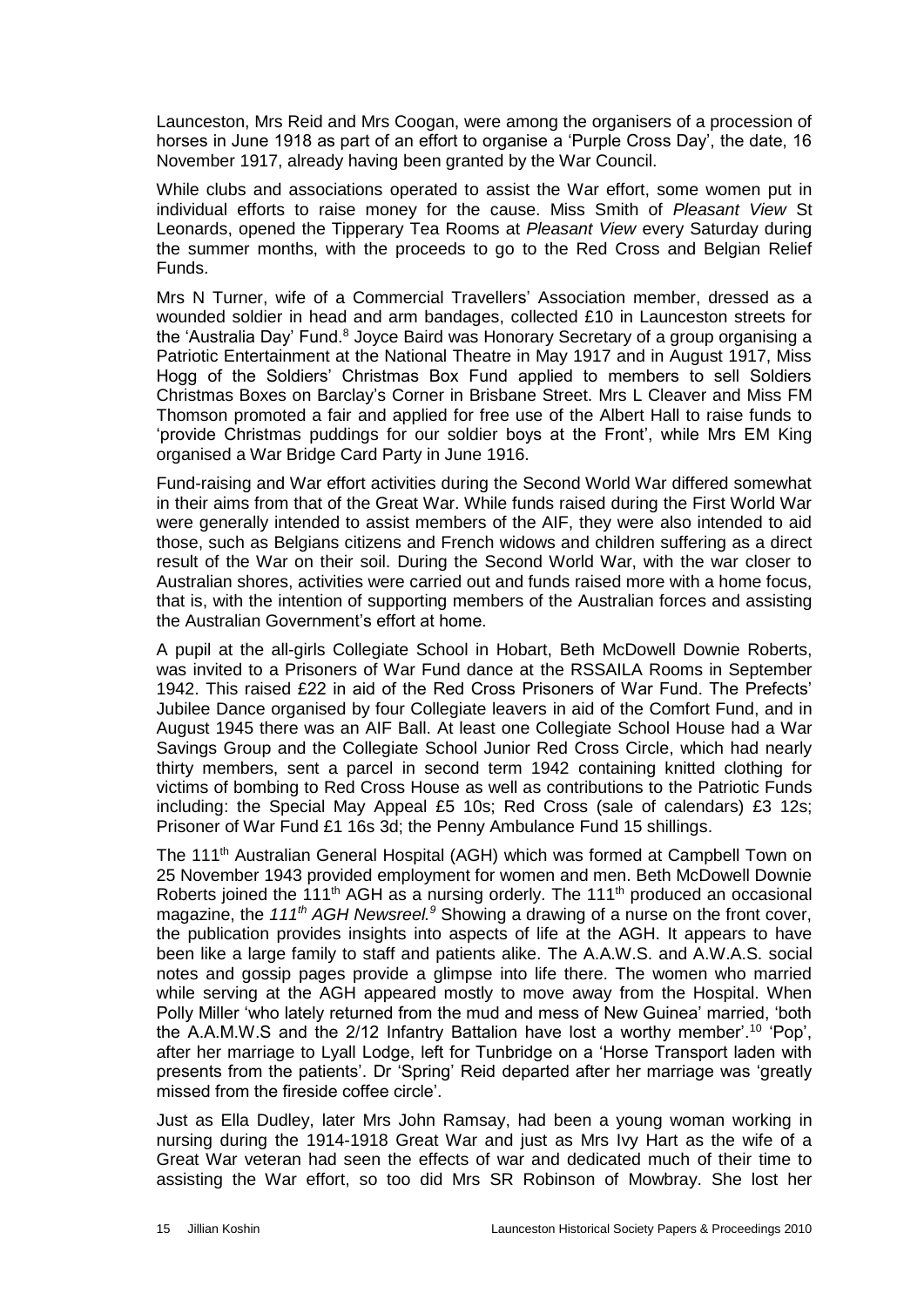husband to the Great War. When War was declared in September 1939, she and her sister wasted no time setting up the Mowbray War Service Fund to support servicemen and women who came from the Mowbray area. Soldiers and others appreciated the women's efforts and their appreciation is revealed in the stack of thank you notes and some lengthy letters sent to the Fund workers during the course of the war.

The percentage of women working in some male-dominated areas of activity was barely detectable. The Northern Tasmanian Advisory Committee (Board) for Military Hospitals and Convalescent Homes, which had been established in 1915, concerned itself with facilities such as beds, heaters, wire mattresses and flyscreens through the District Staff Officer of Works based at Anglesea Barracks, Hobart, and the Minister for Defence in Melbourne. The board consisted solely of men, only one of whom had been a serving soldier. Women served on the general committee in an informal capacity and did other work.

The proportion of women to men working in the medical field was much greater than in other areas. The 12<sup>th</sup> Military Hospital, (the 12<sup>th</sup> AGH), Launceston, in October 1916 had twent-eight patients, six nursing staff (presumably including the matron), five ward maids, five orderlies and Sergeant, three in the office and four 'Surgeon Majors', that is eleven, in a staff of twenty-two, a rate of fifty per cent.

By late 1917 to early 1918 the urgent need for additional accommodation for 'Invalid Soldiers' caused concern. It was 'quite usual for 95 persons to be present at the Hospital for meals and that 30 have to sleep elsewhere,' wrote the Advisory Committee to the Minister for Defence. However, there was no mention of any need for more staff. Perhaps female volunteers were already filling the need.<sup>11</sup>

While women were busy on the home front and their contribution to the war effort absolutely vital and generally recognised, (particularly during the Second World War) they were not always included or recognised at the 'top levels'. When the Commonwealth Government organised its War Census in August-September 1915, lengthy rationale and information sheets – foolscap size – signed, or more correctly, stamped in large letters, 'WM Hughes, Attorney-General', were sent to the following groups of people: Editors etc (War Census Form WCF) No. 32, Friendly Societies etc (WCF No, 11), Mayors & Presidents of Shires etc (WCF No. 14), Clergymen etc (WCF Form No. 33). This contrasted with the very brief letter sent to 'Women's Organis' (WCF No. 50) which offered no explanations and was signed not by WM Hughes but in standard type by the Commonwealth Statistician, GH Knibbs.<sup>12</sup> Even so, some women were eager to help in the distribution of the forms. Nellie Robson, secretary of the Bass Division of the Tasmanian Liberal League, and Mrs Mary (or May) Robson were among the women who wrote to the Launceston Mayor offering their services for the Census.

Occasionally women's efforts were pushed or brushed aside. But the women persisted. When, in November 1915, the Evandale Red Cross Society offered the Launceston City Council two electric heaters for the use of returned soldiers at the AGH (Base) Hospital in Launceston, they were informed that there was no need as the City Council was taking care of the matter. However, when no heaters had been forthcoming by June 1916, winter, Nellie Hawley followed the matter up, politely demanding that (we) 'would like to hear further from you on the matter as we know that the men suffer considerably from the cold.'

Mrs RL [Jane] Parker was a member of the Advisory Board of the State War Council. As such she used to meet boats and trains with returning servicemen and visited twice weekly sick and wounded men in the 12<sup>th</sup> AGH in Launceston. In 1919 she lodged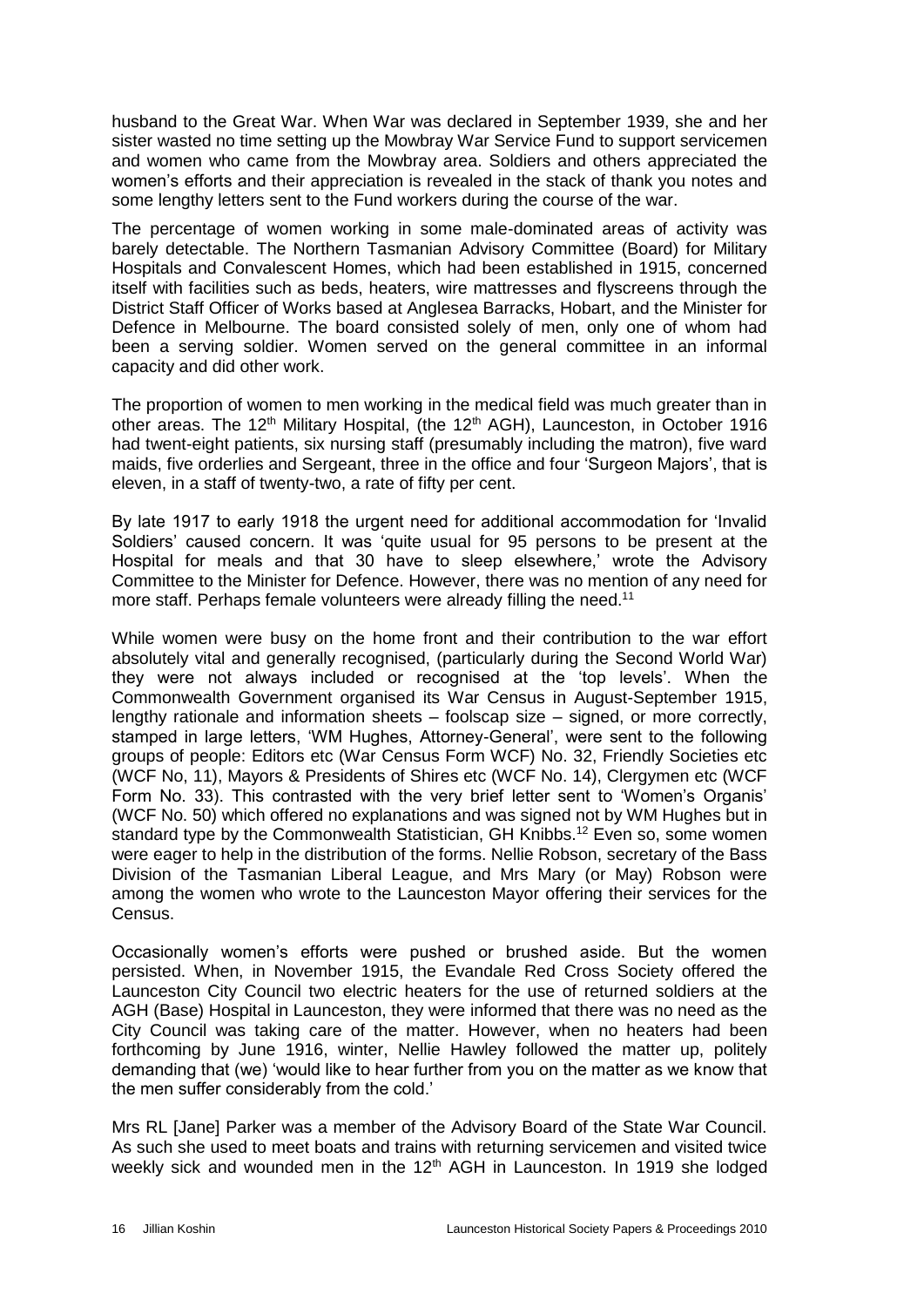complaints about two matters with the Department of Defence in Melbourne: one about lack of repairs at the  $12<sup>th</sup>$  AGH; the other about nurses having to attend patients with venereal disease (VD) against the instructions of the Officer in Charge. Needless to say the Acting Secretary of the Department of Defence sought to reassure the Honorary Secretary of the Hospital Advisory Board in Launceston that both matters were in hand and that if any VD cases were attended by nurses, 'it was against his instructions'. That appears to have been the end of the matter.

As it became clear by July 1918 that the Great War was drawing to an end, repatriation became the subject of discussion and consideration for Commonwealth Government and local authorities. Women do not appear to have been (formally, at least) included or involved in the formation of local committees set up under the auspices of the Department of Repatriation. The Commonwealth Minister, Senator ED Millen, appointed two nominees for the municipality of Launceston, JM Heritage, solicitor, and AW Joscelyne, accountant, to assist in 'securing a representative Committee'.<sup>13</sup> No women were appointed to the Launceston committee. The final committee consisted of men only (at least including a military man, Captain James Ernest Newland VC, Military Officer, of 96 High Street.

The Second World War presented different circumstances in Australia. Although in some areas of employment women continued to be in the minority, the demands of the Second World War required the organised and widespread participation of women in the workforce. While, for example, only one of the eleven officers photographed as late as 1945 at the 111<sup>th</sup> AGH at Campbell Town was a woman, the Commonwealth Government quickly realised in the early 1940s that women's labour would be needed in a wide range of occupations to fill the vast number of vacancies left by men enlisting for active service. There was also the recognition that to free up still more men for service, even more women would be needed to fill their places.

When a census of persons, vehicles and available accommodation in and around Launceston in early 1942 was ordered for the purposes of formulating an evacuation plan by the Civil Defence Legion for the city in case of attack, approximately thirtyseven young women and nine men were keen to participate in distributing forms and assisting residents in filling them out. There appears to have been also an additional fourteen female and two male office staff employed on this task. The women and men concerned were thanked on behalf of the Launceston City Council for 'the valuable' and 'important work' they carried out. 'It was an undertaking of considerable magnitude and was well organised and completed.<sup>14</sup> And no doubt that when the order was sent out for an inventory of crockery, cutlery and cooking utensils held by churches, halls, etc and that could be made available in the event of evacuation came through, women did the counting.

Under the Commonwealth's Department of War Organisation of Industry, employing women in former male workplaces involved some obvious building changes. When a female clerk replaced a male member of the Stores Staff the Launceston City Council made a building application under the National Security (Building Control) Regulation 31A, to provide lavatory accommodation at the Corporation Stores in Charles Street. This involved a new partition, installation of a WC pan, hand basin etc. at the cost of £53 16s 6d plus £4 for sewerage and using second hand materials.<sup>15</sup>

#### **Grief**

And finally a note on grief as it affected women. Relatives of men wounded, killed, missing or held as prisoners of war found themselves grieving or waiting desperately for news, any news, about the fate of their soldier. Mothers waited, hoping against hope that 'missing' meant their son was still alive. Widows with children wondered how